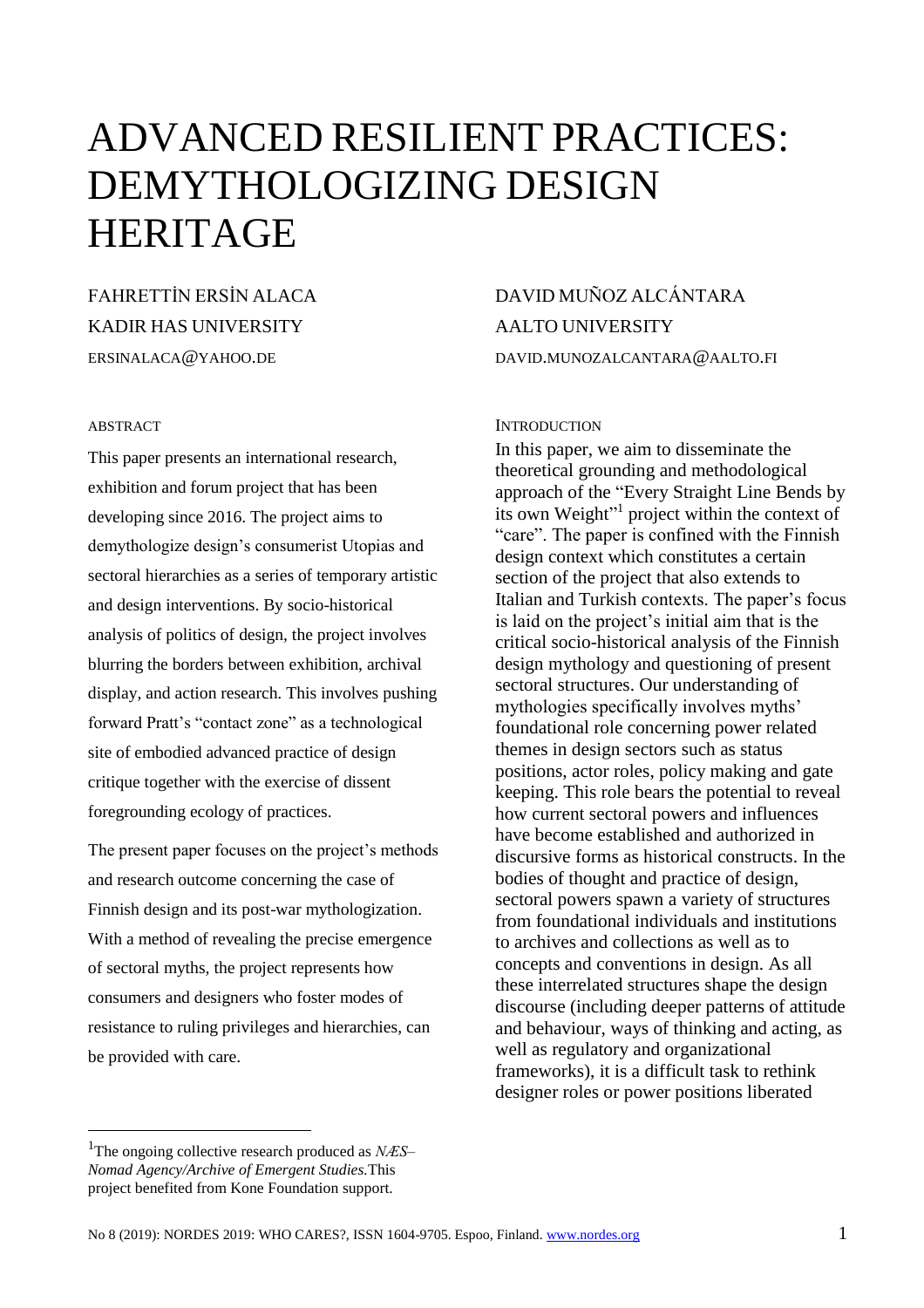from the historical interplay of epistemological and hierarchical patterns of dominant discourses.

Despite the difficulty, such a liberation may mean care for subaltern characters in dominant discourses. A method for this difficult task could be dismantling of myths that justify the very foundations of design's sectoral network of thought and practice. It is argued in this paper that dismantling of myths can contribute to the questioning of any sectoral authority and prompt challenges to normative, conformist or hierarchical viewpoints and meanings in design.

In the context of Scandinavian design, stressing the "corrective" role of "alternative histories", Fallan (2012:1) argues that powerful mythologies, constructed by "marketers, promoters and historians alike", provide a "severely distorted image" of the regional design concept. The problem addresses not only stereotypical accounts and images of Scandinavian design history, but also points to the constructed realities of mythologies that swallow up counter narratives. The insight that underlies the argument here is that raising the voice of alternatives in history can prompt objections to discursive restrictions which manifest how design or designer should be like in a given context. For the benefit of this paper, this does not only concern strands of design historicism, but rather it involves implications on the current articulation of power positions in design and perhaps in general culture politics. Hence, what the term care addresses in this paper involves those who are affected by the execution of power and its certain kinds of knowledge irrespective whether they are designers, design managers or just consumers.

What is the role of mythology analysis in the provision of care then? Normative manifestations that seem to belong to the natural order, incorporate politically-privileged actor positions who execute deliberate choices of including and allowing, or excluding and refusing certain characteristics, voices and policies. Hence, decisions and choices made by powerful actors impose implications on the

production of design discourse. Perhaps more particularly, design's sectoral constellations of interest are constructed selectively that compose knowledge and operate power by privileging manifestations instrumental to the market. Despite this gatekeeping role, such foundational and authoritarian structures' dominance or pervasion is likely to escape critical view. This is the moment where mythologies enter the stage, as they may account for this oblivion. Master narratives justify and appropriate the structures that envelope design in totality. By extension, myths can be linked to inertia, secured power positions and privileges in design sectors. This research's practical approach to demythologization resources on the notion of operative criticism that Manfredo Tafuri (1987) proposed for addressing historiography as a dialectical scientific project rather than a stratification of disciplines. The scientific notion is here referred as an intersection of two understandings. First, the Marxist underlining of an impossible neutrality within history as a social-scientific inconclusive project. Second, a recovery of the interdependent relation between *episteme* and *techne*; oppositional to the idealist tendency of establishing a subordinated hierarchy of craft towards science from which modern capitalism profits by pushing forward a one-dimensional conception of industrial progress: naturalization of business over estrangement of ecology.

An operative criticism grounds the Barthesian criticism towards bourgeois myths implying that mythical *signification* depoliticizes existing power relations and renders them "natural" even though these relations are the very products of the chain of artificial and political processes (Barthes 2000).

Barthes' approach can be read as an actualization in cultural analysis of Gramsci's (2000) theory of hegemony; as both assert the seizure of powers to be the operative function of radical critique. The authors of this paper acknowledge the revolutionary potential as a necessity within design to expand the democratization in means of production and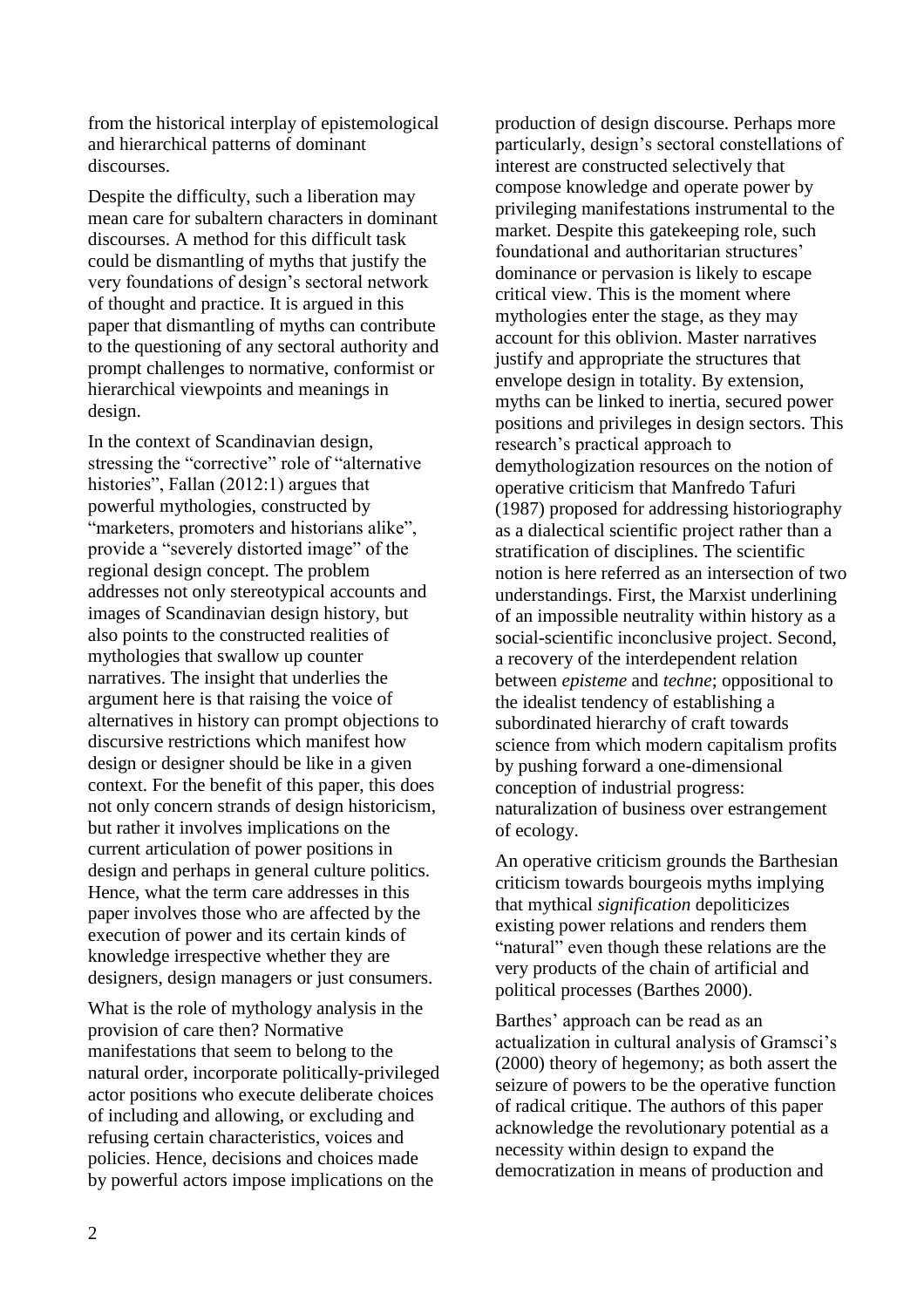reproduction. Moreover, a contemporary analysis of this theory is required to temporary deviate its focuses from the rhetoric of governance —to move away from the classical notion of hegemony – and to engage with a multidimensional understanding of the limits of technology as a social capacity of caring. For this, a necessary demarcation separates revolutionary potential in design technology from the jaws of Fordism and Alter-Fordism that rely on a tacit dependency of industrial development on warfare economy. This aims to build an alternative understanding of design's *techne* as an embodied advanced practice of critique and a tool for the proliferation of ecologies of practices (see De La Cadena 2015).

In this context, demythologization can serve as a start point for mobilizing epistemic disobedience. This may include challenging whatever that looks natural (*i.e.* constructed privileges), and factual (*i.e.* power positions), in the sectoral structures of design as discipline. As well, it can mobilize the politics of the possible in design as a practice of imagination. Further, it may offer a possibility for expanding the imagination of design's limits of resonance and action to reconsider the urgency of othered knowledges and countercultural positions that remain "offstrategy" in the strands of current design politics, thought and practice. This embraces knowledges that contribute to the imagination and realization of non-capitalist, non-dominant futures.

#### **MYTHS**

For the benefit of this paper, contemporary myths may be conceived from two angles. The first is theorized by consumer research and marketing disciplines that are driven from Humanism studies' conceptualization of myths' in terms of serving formalizing and unifying function in great socio-cultural mechanisms (see Campbell 2008). This angle focuses on how such a function can be commercially exploited by media and business. A myth, in this realm, is roughly a symbolic story with core references to widely shared values in a society. Through their story

line, myths establish connection between the general accounts of life, ideas and the physical world. This serves social order by authorizing social codes and values in the collective mind of populations (Arnould *et al*. 2005). Such a social function is celebrated as a channel and platform for building consumer relations and commercial gain. This view does not hesitate to connect myths to ideologies in terms of narration and communication of ideological manifestations. An ideology is defined by Holt and Cameron (2010: 174-175) as "cultural constructs" that are "widely shared and taken for granted, naturalized" by populations as "truth". The mediation of truth, in this theory, functions as a compass point for social life where the everyday is constructed by masses collectively. The sense of truth becomes obfuscated by an imposition of master categories of meaning making. Degrees of impact of truth as collectively constructed registers of an event, are semantically filtrated according to how well these registers reproduce the dominant values. The role of a myth is the dramatization of truth which is a crucial process for ideological metaphysical concepts to "enter culture".

Beside the business-led theorizations that focus on the instrumentality of myths, the second angle highlights myths' harmful side. For example, Mead's theory of time (1932) provides a useful explication of the mythical dimension of the past. As conceptualized by Maines *et al.* (1983: 164) in a model of sociological import of Mead's theory, *the mythical past* refers to "symbolic creations" of the past that can be exploited by certain identifiable groups or authorities to manipulate present social behaviour for purposes of building privileged positions in society or securing structural interests in power relations. Myths are manipulative in "official legitimation systems" as "authorities who resist change, or who unilaterally attempt to create change, construct elaborate ideologies through the use of a mythical past" (Maines *et al.* 1983: 168).

It is important to note however, that myths' business value is driven from their fabrication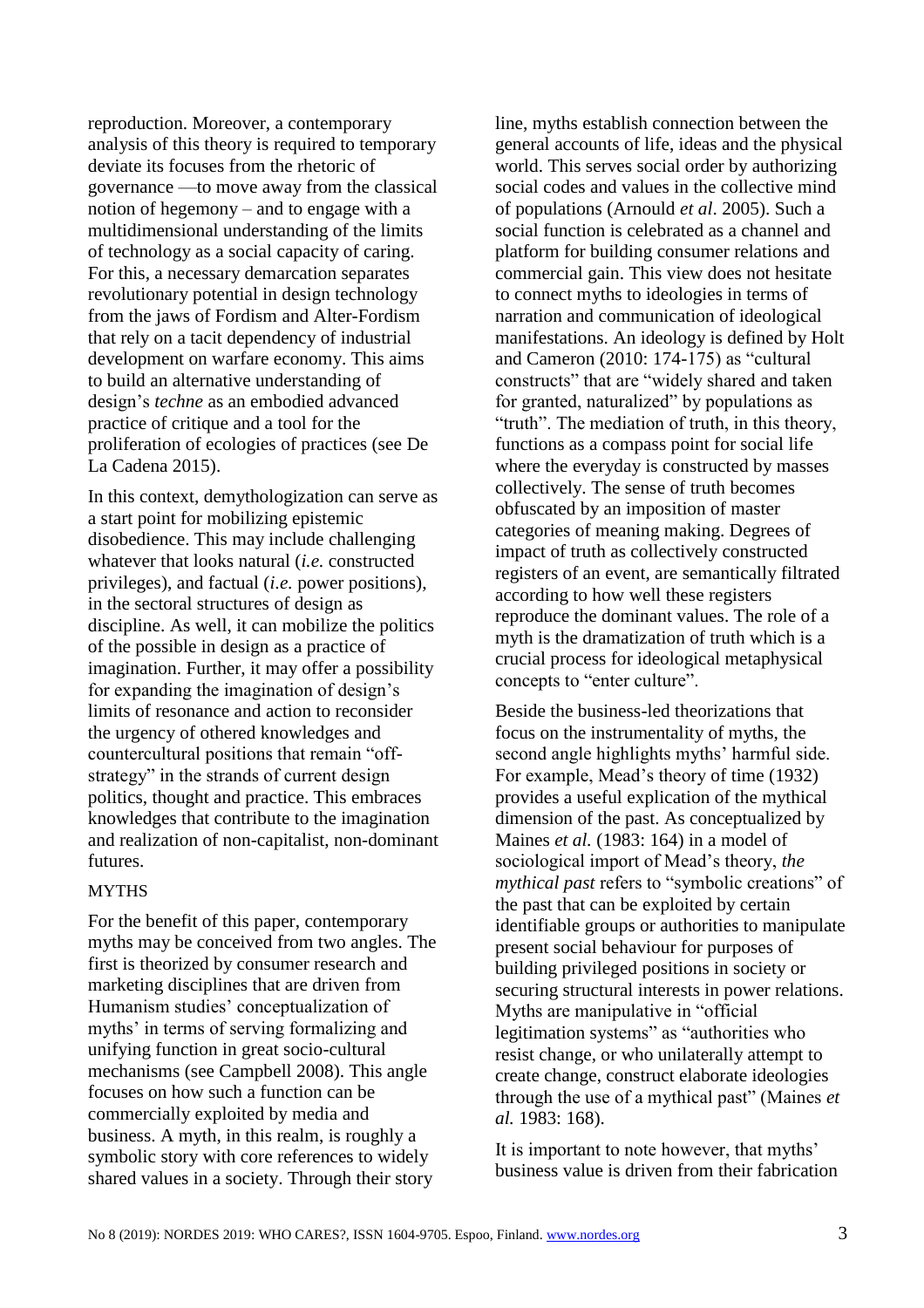of the past. The study by Hudson and Balmer (2013: 351), founded on the sociological model by Maines *et al.,* for example, addresses how myths help brands extend their commercial muscles by creating idealised versions of corporate brand heritage. Fictitious pasts are translated into "projection or escape of consumers into imaginary worlds that relate to the brand" in consumerist contexts.

For a deconstruction of consumerist approaches, our project focuses on the harmful side of myths, especially on their naturalization effect serving powerful interests or hegemony by masking them. Barthes theorizes mythologies as a "type of speech" that goes beyond the content of the message.<sup>2</sup> For Barthes (2000: 129), "the very principal of myth" is the transformation of "history" into "nature" where the "motive" behind a myth is depoliticized and turned to a justifying "reason".

A series of distinctions between myths, metaphors, and fictions would be pertinent here. For the moment, without a deep elaboration into their particular distinctions in relation to their social function, a summarized argument can be proposed as the following. A myth tends to produce true conformism with a metaphysical explanation to the question of why something happens, ultimately responded as "because god wants it", or "because it is the way it is supposed to be". On the contrary, metaphors —as figures of speech– do not replace epistemological processes with ontological explanations, as they do not provide an ultimate answer, and rather render the degrees of subjectivity in epistemology tangible. Fiction has a different capacity. The fracture of temporality in the signification of experience functions as parallax presented always in reference to common sense, as a fugitive yet dependent relation to the lived reality able to trigger a complicit doubt, and as for example in science-fiction– a social critique that is not solely literary.

If we apply this mode of operation to design's sectoral interests, we may assume that myths impose a similar depoliticization where sectoral interests that form discourses, appear neutral, and where subaltern actors become dehistoricised.

Informed by this and endowed with the aim of challenging the constructed realities of design mythologies, our project's methodology involves historical research, exhibition, and forum that allow the research material to be seen, discussed and debated. Aware of the risk of mythologization that every exhibition might entail, a series of methodological operations were followed by constant exercises of selfcritical displacements aiming to dissolve the separation of institutional frameworks. Definitions that museums rely upon, such as hospitality, intelligibility, temporal, permanent, changing, original, prototype, collection were constantly challenged through the forms in which the intervention evolved. This challenge included degrees of involvement governed by labour categories, such as artists, curators, researchers, guests, directors, technicians, experts and advisors. The intervention's first methodological operation was an ambiguity in terms of outcome, as the exhibition space was transformed into a constant work in process. Pratt's concept of "contact zone"<sup>3</sup> (1991) was instrumental for unveiling the traits of ideology that every form of doing research carries. Special attention was taken to use the situation of antagonism as critical operative material, rather than concealing moments of dissent. It was meant to signal the archive as a site of conflict and the situation of exhibiting as a site for rehearsing, questioning and performing with the archive. This framework involved also the configuration of new archives via research records, the

<sup>&</sup>lt;sup>2</sup> Speech is not confined to oral speech but includes all forms of representation such as photographs, cinema and books.

<sup>&</sup>lt;sup>3</sup> The term refers to social spaces where the asymmetric relations of power are met without smoothing conflict.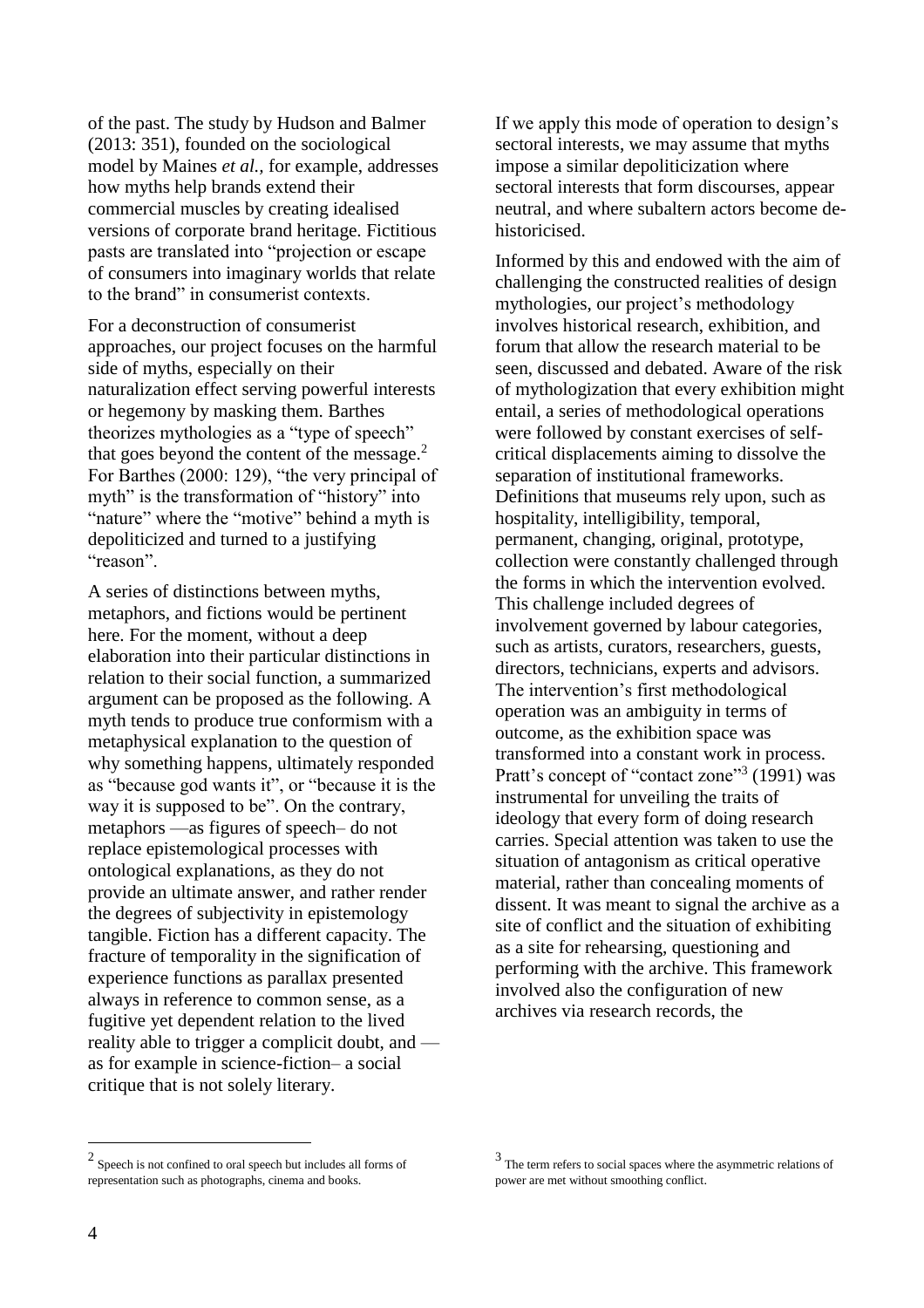documentation of new historical resources and embodied experiences.<sup>4</sup>

The grammar of the exhibition was also set into test as a never-neutral articulation. Therefore, the first unfold was to show the material elements that will shape the exhibition together with an invitation —the invitation for Finland's participation at the Milan Triennial (see figure 1). This served both as the invitation to the exhibition opening and as the opening case for this research. It could be said, that this first setting became a parafiction of an exhibition performing itself as an exhibition.



Figure 1: Telegram from Gio Ponti to H.O. Gummerus, 29.12.1950. Courtesy of Suomen Taideteollisuusyhdistys Arkisto.

Throughout the duration of this site-specific intervention, the grammar of display walked together with Warburg's (2018) applications to Burckhardt's (1979, 1999) non-aphoristic method for organizing history which focuses on the question of singularity instead of universality. This was combined with Didi-Huberman's (2008) study of the signification of images as a frictional process between positions, dispositions, compositions and interpositions. These processes addressed conceptual and physical transformation of

 $\overline{a}$ 

meanings through the exercise of displacement as constant re-contextualization.

Methods have provided the research collective with a theoretical framework for the elaboration of two notions. The first was the "exercise" as a self-critical capacity carried by the exposure to inquiry and a constant process of overpowering conformism. The second was the "nomadity" as an active praxis of moving knowledge across boundaries by studying transversally, reading against the grain, and by claiming the political space of research as the right to know and the right to imagine together.

As the triggering case, we have chosen Finnish design whose mythology was carefully crafted in the post-war period.

#### FINNISH DESIGN MYTHOLOGY AND DESIGN HEROISM

Finland has invested in becoming a central actor in the Nordic design culture where design has been a strategic apparatus serving promotion of diverse national interests. These interests include for example, crafting a distinctive national iconography and promoting cultural and political competencies in the global competitive arenas. In common with other Nordic countries, design's symbolic aspects are seen permeated to the entire Finnish culture (Valtonen 2007). This does not only reflect design's popular adoption in culture and industries, but also the potentially wide and deep impact as a form of mythology across social contexts.

The national institutionalization of design —in the frame of applied arts and crafts– can be traced back to the late  $19<sup>th</sup>$  century when Finland was a Grand Duchy of the Russian Empire. The key institutions involving the promotion, unity and training of a domestic

<sup>4</sup> For example, a map was drawn illustrating the history of Brand purchases of design industries associated with Finnish design classics. The map showed how the aura of nationalism remains, whereas the loyalties belong to various transnational corporations reporting that the biggest market for design classics are Finnish domestic consumers. In addition, this map included the rapid erosion of productions closer to craftsmanship, family run business and female-founded brands.

Gender asymmetry archive was indexed through screen shots of Finnish National Library, Helsinki University Library and Aalto University Library searches of the Finnish designers who were

awarded by the Milan Triennial, notating the amount of publications and quotations per author. As a graphic comparison of gender and geographical location of the designers' studio, notes were added to the previously mentioned map in order to emphasize the centralization of design discourse at the Capital city and patriarchy.

An archive of newspaper articles covering contemporary workers strikes at Finnish Classics' industrial design factories was compiled. The compilation included also newspaper articles covering the sales of entire factories and design loyalties.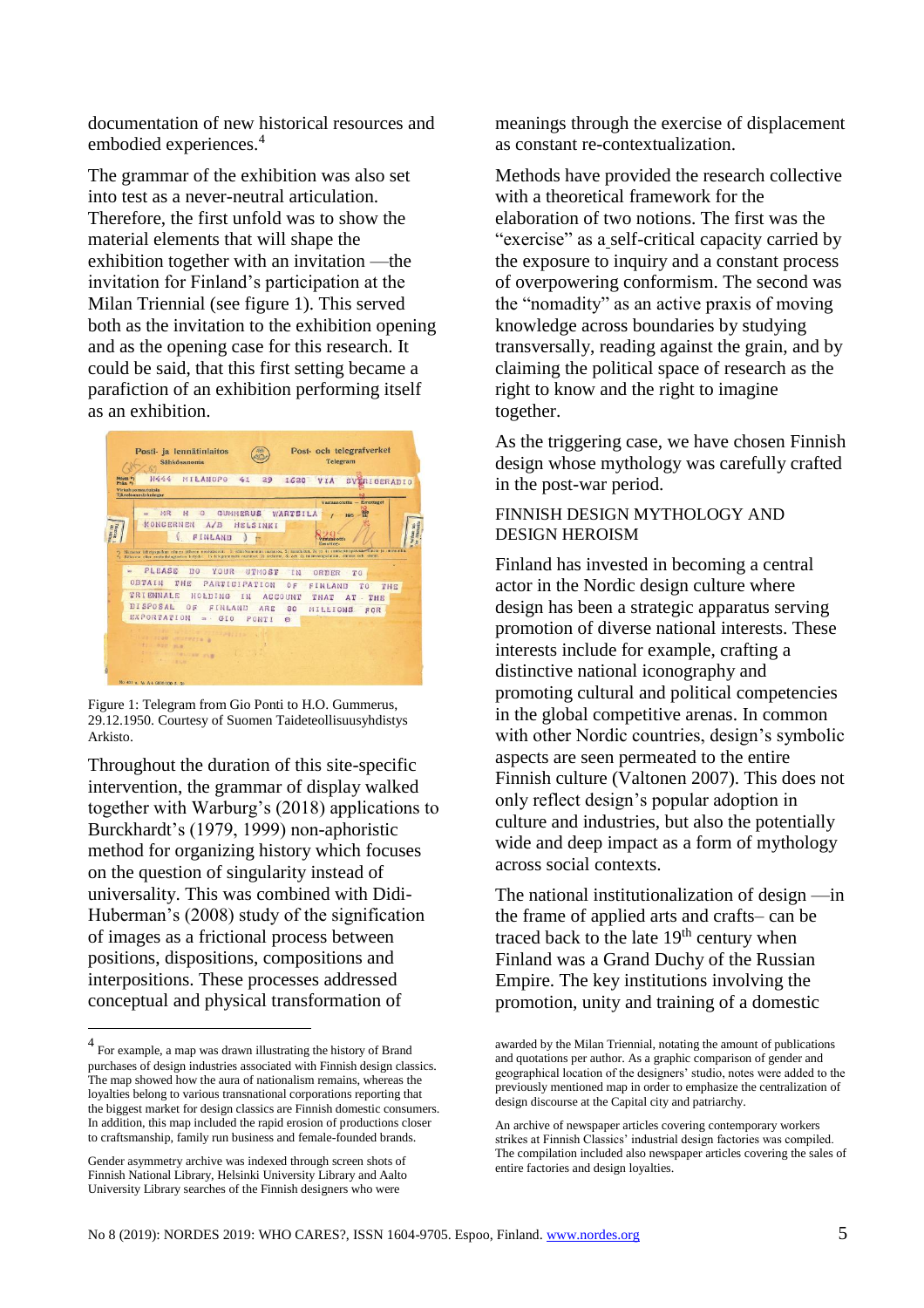design sector emerged within the context of a set of ambitious programs.<sup>5</sup> The emphasis on the era's applied arts and crafts was a patriotic attempt to develop industrial muscles for the nation's export capacities and for the growth of national economic capital (Korvenmaa 2009). These goals paralleled complex and intensive efforts to build a distinctive Finnish style in arts and crafts. The efforts combined folkloric and mythopoetic ideas taken from an imagined ancient past (centrally from the epic poetry *Kalevala*) with modern stylistic experiments inspired by the central European movements (Ashby 2010). In terms of abroad display of these works, Russia was the key actor and host. However, the Paris World's Fair in 1900 marked a "dramatically changed" political attitude, as Finland's pavilion was oriented towards distinguishing its own cultural territory, taking advantage of Russian nonattendance. (Korvenmaa 2009: 69).

The declaration of national independence took place right after the Bolshevik revolution and trailed by a bloody civil war between the Reds and Whites in 1918. During this transition the socialist project was heavily repressed. However, this did not end the politicization of arts, crafts and the increasingly popular concept of design; nevertheless, the nationalist agenda pushed towards mobility of the young republic's modern and industrialised country image. In the following decades, one can see that the Finnish national design depended less on its popular technologies, categorizing them as past folkloric references; but more on a progress-oriented modernism (Ashby 2010). In this context, the economic boom years of the 1930s helped a significant actor to emerge in the architecture scene. Alvar Aalto (1898- 1976) received immediate international recognition after designing the Paimio Tuberculosis Sanatorium (1929–1933). This recognition embraced a hero role as the nation's "cultural ambassador" (Pallasmaa 2012). Aalto's ambassador role was further

5 Alongside the domestic industrialization efforts, foundation of key institutions followed each other. The design museum, for example, was founded in 1873, the Friends of Finnish Handicrafts Association in 1879. The Ateneum applied and fine arts training building was inaugurated in 1887 (commissioned in 1882).

strengthened as he was commissioned to design the Finland pavilions at the Paris and New York World's Fairs in 1937 and 1939. Moreover, in 1938, Aalto held an individual exhibition at the MoMA, entitled "Alvar Aalto: Architecture and Furniture"<sup>6</sup> which is a remarkable success and a clear sign to demonstrate the level of his international reputation. In 1939, during the New York World's fair he was able to be presented at MoMA's tribute exhibition to modern architecture, alongside the four iconic names: Frank Lloyd Wright, Le Corbusier, Ludwig Mies van der Rohe, and Oscar Niemeyer (Menin 2012). However, when one analyses the number and content of exhibitions in relation to locations produced by MoMA during this period of time, one can conclude that the international reputation of young architects promoted by the U.S. was an early manifestation of cold war manoeuvres against Communism. Architectural promotions were not innocent, as the main focus in these projects not only responded to bourgeois aesthetics through the so-called International Style, but also became instrumental for the later U.S. satellite suburbanization as a strategy for urban segregation to dissipate ideas of communitarianism, domestic feminism, cooperative housekeeping in organic and social architecture (without going deeper, these could also be read as architectural influence streams of German Idealism). As Hayden (1981:21) expressed "the reorganization of American domestic life required more than rhetoric". Simultaneously, New Realism or American Realism was heavily promoted in Europe to counterpoise Social Realism.

Alvar Aalto, in this context, can be seen as the pioneer designer in the construction of the modern Finnish Design Mythology and the modern heroic designer. In the vein of individualist idealization, there is an aspect of Aalto's career that is generally overlooked in

<sup>6</sup> The foreword of the 1938 exhibition catalogue introduces Aalto as the creative genius whose personal form language adopts and expresses the national character of Finnish design (see: McAndrew 1938).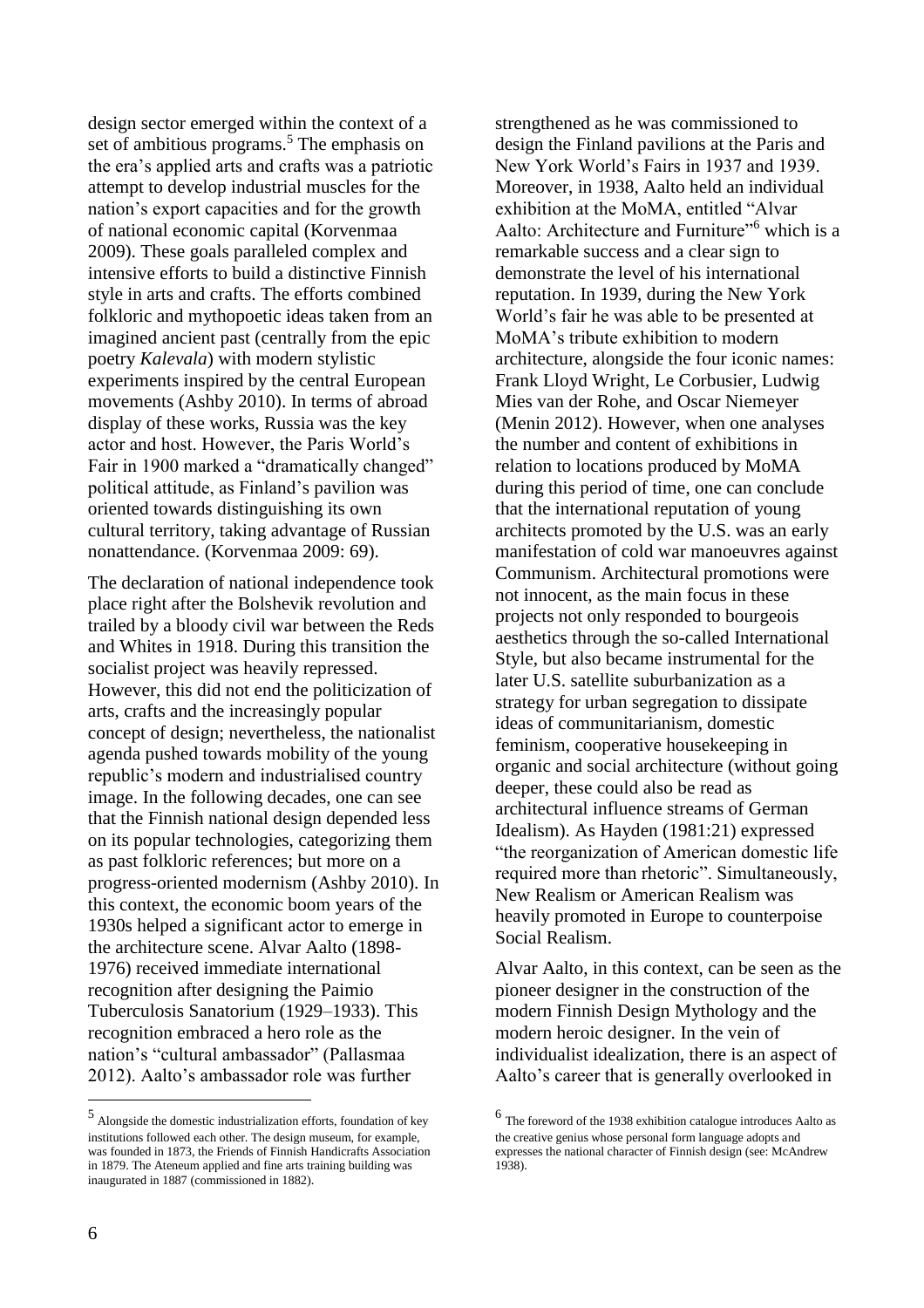the historiography of Finnish design as Aalto attended Albert Speer's invitation to visit Germany in 1943 (Filler 2010).

Following the Winter War (1939-1940) against the Soviet Union and the Second World War (1941-1945), Finland encountered a dramatic change in the 1950s. The rapid urbanization that developed alongside growing national wealth and purchasing power, contributed to a burgeoning design industry with access to greater domestic audiences.

As the 1950s and 1960s marked the "golden age" of Finnish design, design's instrumentalization in the national promotion became stronger in the form of participation in international design events. The Milan Triennials between 1951 and 1964, the mobile "Design in Scandinavia" exhibition that toured twenty-four museums across North America between 1954 and 1957 can be shown as two significant examples with implications on both international promotion of Finland and domestic mythologization of Finnish design.

Following the first international exhibition success in Milan, for example, design began to receive increased government support (Kalha 2002). Omitted in Kalha's research however, our research exhibited that the government support was given through the Ministry of Education. It was surprisingly not through the Ministry of Trade and Industry. Could this be read as an early sign of neoliberalism? To emphasize on this question, it is important to mention that the funds given for Finland's participation to the 1951 Milan Triennial were funds recovered from Veikkaus (lottery tax).

The awards received by Finnish designers in Milan Triennials of 1951 and 1954 were broadly covered by the domestic media, making these awards resonate greatly with the Finnish public. For example, the Finnish media addressed both Milan Triennials as the "Miracle of Milan" and "design Olympics" (Kalha 2002: 28, 2004: 68).

In the mythologization, however, what is developing is not only the wider reception of designers' heroic social status, but also the reception of designed items. What Kalha

(2004: 68) describes here is the transformation of designed item's semantic value from a material to "an embodiment of objective cultural value and national achievement". This transformation, of course, is not the operation of media solely, but a co-construction of actors including designers who participated it in a self-conscious way. Via statements and stories about themselves and their work, designer interviews helped to leverage designers to "advocates of authentic Finnishness" whose designed items became a part of national identity (Myllyntaus 2010: 215). Designers' romantic link to Finnish natural landscape in their works consolidated the formation of national identity via design and legitimized this in the eyes of nationalist audiences (Davies 2002).

Exhibitions in Finland acted as a political tool in the climate of Cold War. The "American Home 1953" exhibition, for example, promoted the American lifestyle and consumer culture in Finland which received recordbreaking number of visitors (McDonald 2010). Hence, design's mythologization affected the Finnish populace not only as a promotional narrative that is exported to the outer world, but also as a political and ideological message received from it.

### THE PROJECT – CRITICAL ENCOUNTERS AS CARE

Similar promotional narratives were crafted by the Scandinavian countries too, such as in the context of "Danish Modern". Hansen (2006) analyses a "social network" that created and promoted "narratives" about Danish design. For him, this was a process in which the members of this network not only promoted a national design concept but also developed a sense of self-understanding. What makes Hansen's study inspiring is also his acknowledgement of the constraining role of such narratives in the long term. As he puts it, facing strengthening competitive conditions, the members of the network were constrained by their own narratives. They failed to renew the established narratives, the design language, production methods and technology that can catch the requirements of changing times. This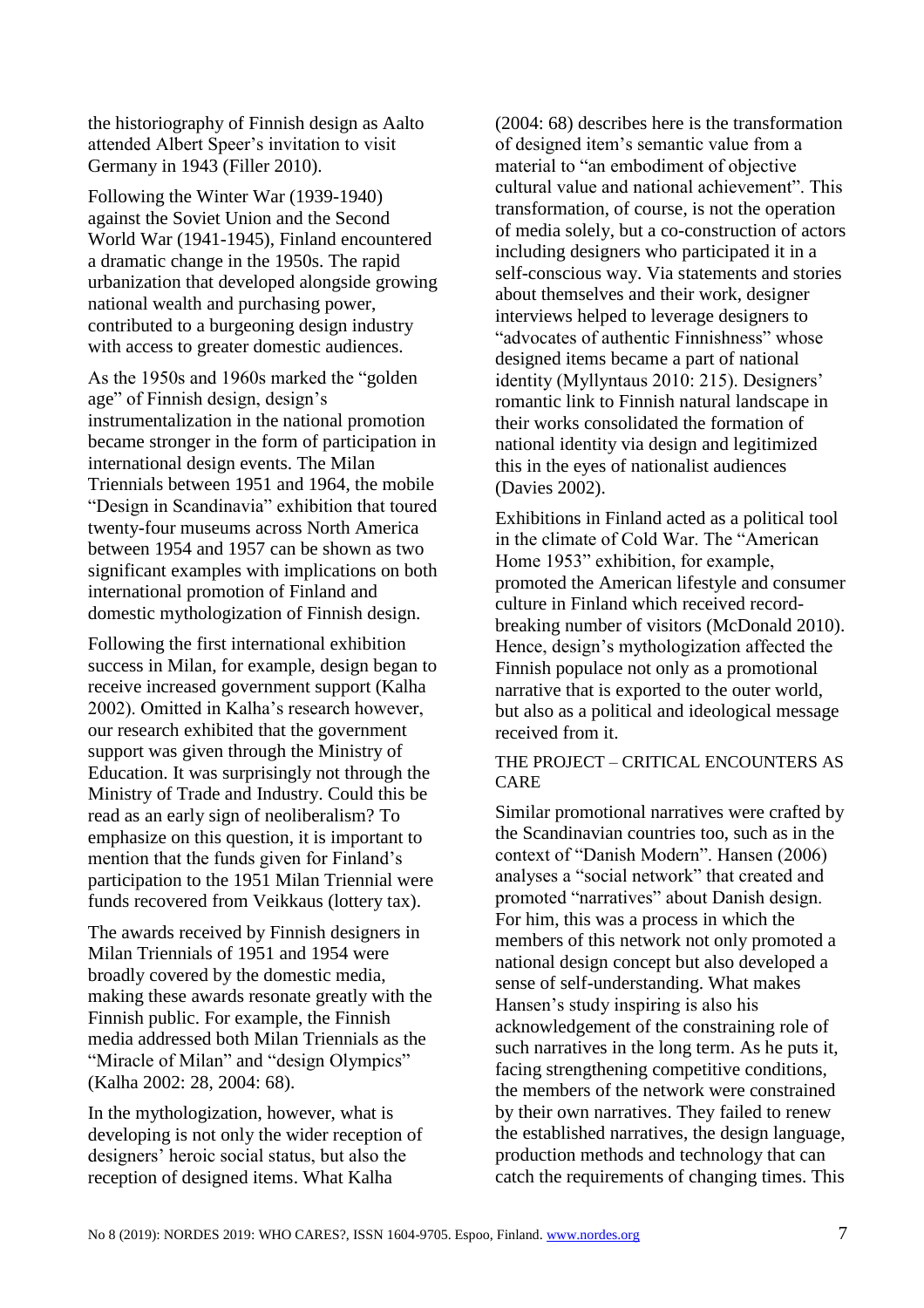ultimately resulted in "the decline of the Danish Design" in the 60s and 70s.

Similar constraints may still prevail as evident in the context of Fallan's above criticism on the current role of design mythologies in perpetuating stereotypical accounts and images of Scandinavian design. Such stereotypes operate in a greater context shaping the design discourse affecting the network of sector actors. For example in 2016, the Design Museum in Helsinki hailed Eero Aarnio as a "design superhero" in a retrospective exhibition in which the designer's creative genius was championed as the main structure of the exhibition.<sup>7</sup> From the marketing point of view, this obviously brings up several advantages to promote national design capacities in the competitive tourism business.<sup>8</sup> From a critical point of view, however, the perpetuation of mythologies may strengthen the discursive forms that authorize sectoral power positions.

A documentation station, hearing forum and open militant research process inside and with the Design Museum in Helsinki sculpted this project's intervention to the museum's permanent collection and its main narrative to provide a public exercise of dissent. As stated before, the conceptual framework was specifically geared to re-read and re-archive the histories as hirstories [*sic*. as queering history] for the activation of public use of memory. In this context, the project emphasized on what escapes the archive: the subjectivity of testimonies and anecdotes in the midst of struggles for power; as well the fragility of the means with which power conceals itself.

The exhibition in 2017 engaged photographic and documentary archival material in a changing setting for the period of four months (see figure 2). It firstly included a brief historical revision on how the mythologization of design and design actors helped developing an industry through traveling exhibitions and

international fairs. The research process of the exhibition had been launched in late 2016 and involved a set of interviews and an extensive documentation of the archival material primarily from the Suomen Taideteollisuusyhdistys Arkisto, Design Forum, YLE, and Domus Archives. Focusing on the internationalisation of knowledge and expertise with the Milan Design Triennials as gravitational point, the exhibition embraced design as a politicized field and the Finnish 50's case as the core case study.



Figure 2: The exhibition was updated three times throughout the period of four months.

The presented material, for example, included a selection of the inner professional correspondence between the era's organisers, promoters, and designers. This framework was substantially enriched with the archive capital of the Finnish media such as the era's art, design, and lifestyle magazines as well as daily newspapers permeating the consumer imaginary. Emergence of sectoral hierarchies, industrial monopolies as well as the interdependency between modes of production, channels of distribution, and the zone-ification of local and global markets were revealed and exhibited.

The exhibition setting was operationalized as a research process on display and developed in a dialogue with the interviews, presentations, and encounters that organically grew alongside the exhibition. In addition, the exhibition produced a contemporary reflection of design ethos and stands that resulted in critical

<sup>7</sup> The Eero Aarnio exhibition took place between April 8th and September 25th in 2016 (Designmuseo 2016).

<sup>8</sup> One should add that international Finnair (the national airliner) flights broadcast a documentary about Eero Aarnio, as part of their onboard passenger entertainment system.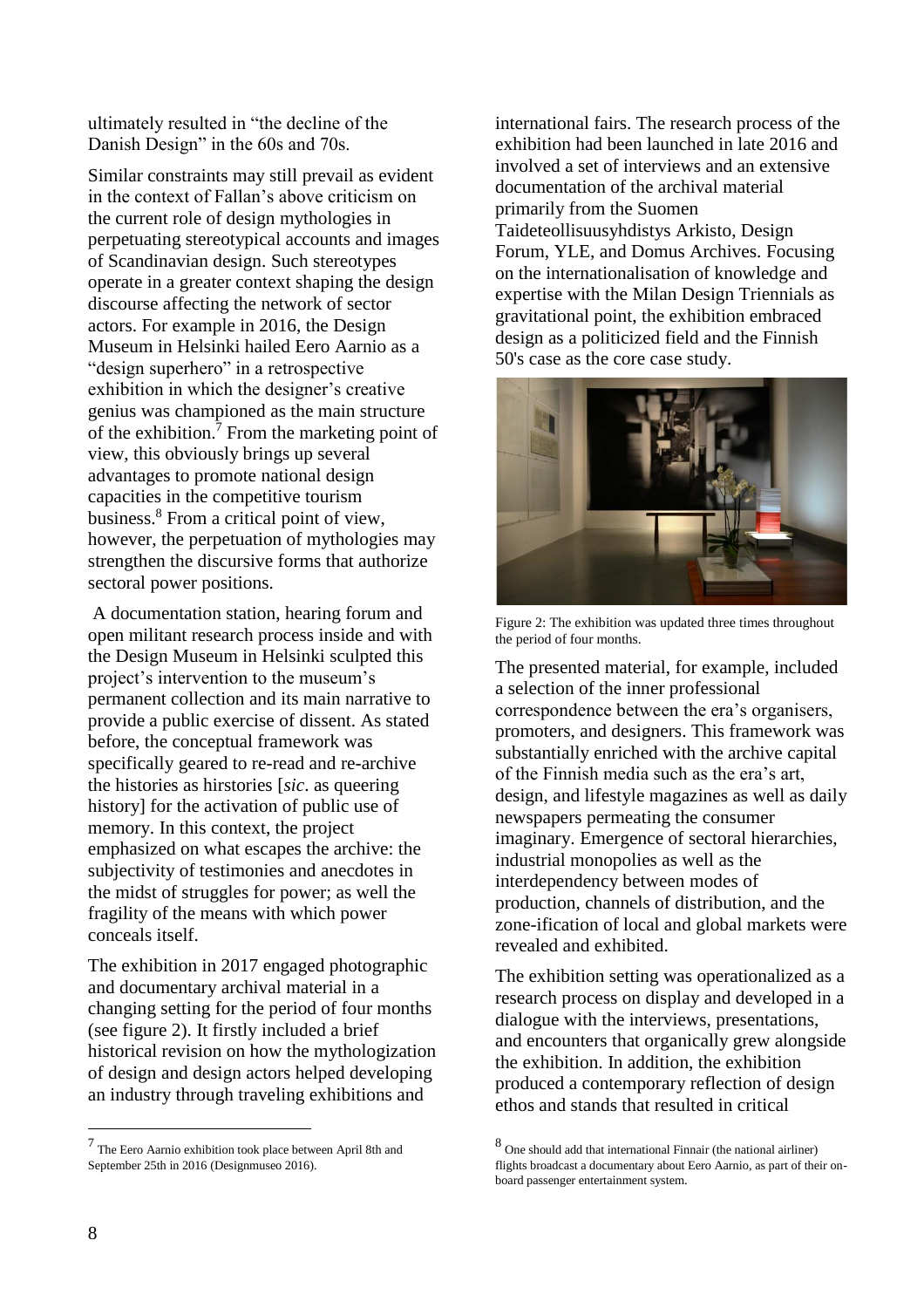findings surrounding the role of design within the neoliberalization process. The forum concept, in addition, provided further extension with valuable contributions from various academics, researchers, design practitioners, artists, students, and general audience in the form of public lectures and roundtable discussions.

The first roundtable discussion was carried out addressing design's museumification in Finland. Design historian Prof. Pekka Korvenmaa from the Aalto University, museum curators Leena Svinhufvud and Katarina Siltavuori participated the discussion. The discussion stretched across the drivers, mechanisms, and stakeholders behind the Finnish design's international achievements in the mid-century and developed a critical stance on the present design issues such as the museum's current role in the promotion of design and its cultural policies.

"Picnic on a Raanu" was the second event where public was invited to attend a picnic with their Raanu pieces inside the premises of the Helsinki Design Museum (see figure 3). The picnic event was designed to shift the focus of the research and exhibition from the heritage of modern design to what has been rendered as the Finnish folkloric culture. Engaging a feminist perspective, Prof. Kirsi Vainio-Korhonen from the University of Turku and artist Elina Juopperi discussed the role of knowledge-heritage transferred across generations of craft and household workers. They reflected on the importance of women and indigenous knowledge. The conversation concluded by signalling some contributions of early feminist networks to the construction of the welfare state. Using kapioarkku as a metaphor, the conversation also opened questions about other pieces of knowledge that are needed to be transferred and strategies to preserve them in contemporary times.



Figure 3: The Raanu event was set in the form of a picnic.

For the third public event, our project hosted Prof. Harri Kalha whose incorporation of the post-structuralist mythology understanding in Finnish design history writing was updated in his lecture.

In the final public event, the project invited a design historian, Prof. Tevfik Balcıoğlu, this time from Turkey whose historical, social, and cultural structure is distinct from that of Finland. The aim of this choice has been directing the shift of the research focus to a different design mythology context. Turkey is considered as a representative case of some very large, emerging economy segments. With its distinctive "radical modernism" history and current politically-motivated Islamist employment of arts and craft heritage, Turkey provides an interesting case to explore the untapped layers of design mythology and heritage. Prof. Balcıoğlu, in his lecture focused on how Turkey's historical capital is deployed and mythologised by the populist political discourse and ideological frameworks such as neo-Ottomanism.

This final event was planned to energise the development of knowledge fields through engaging dynamic inputs from a parallax of geopolitical standpoints<sup>9</sup>.

These contexts propose further trajectories for nourishing the understandings and interpretations in design that do not only address culture but class struggle. Moreover, diverse critical perspectives are seen to be developed as a result of this exchange to trace influences and trajectories of struggles for a

<sup>9</sup> As Turkey has not participated in previous editions until the 2012 event "Turkey: The Missing Star", this supports to suggest an inquiry of Milan Design Triennial as a myth.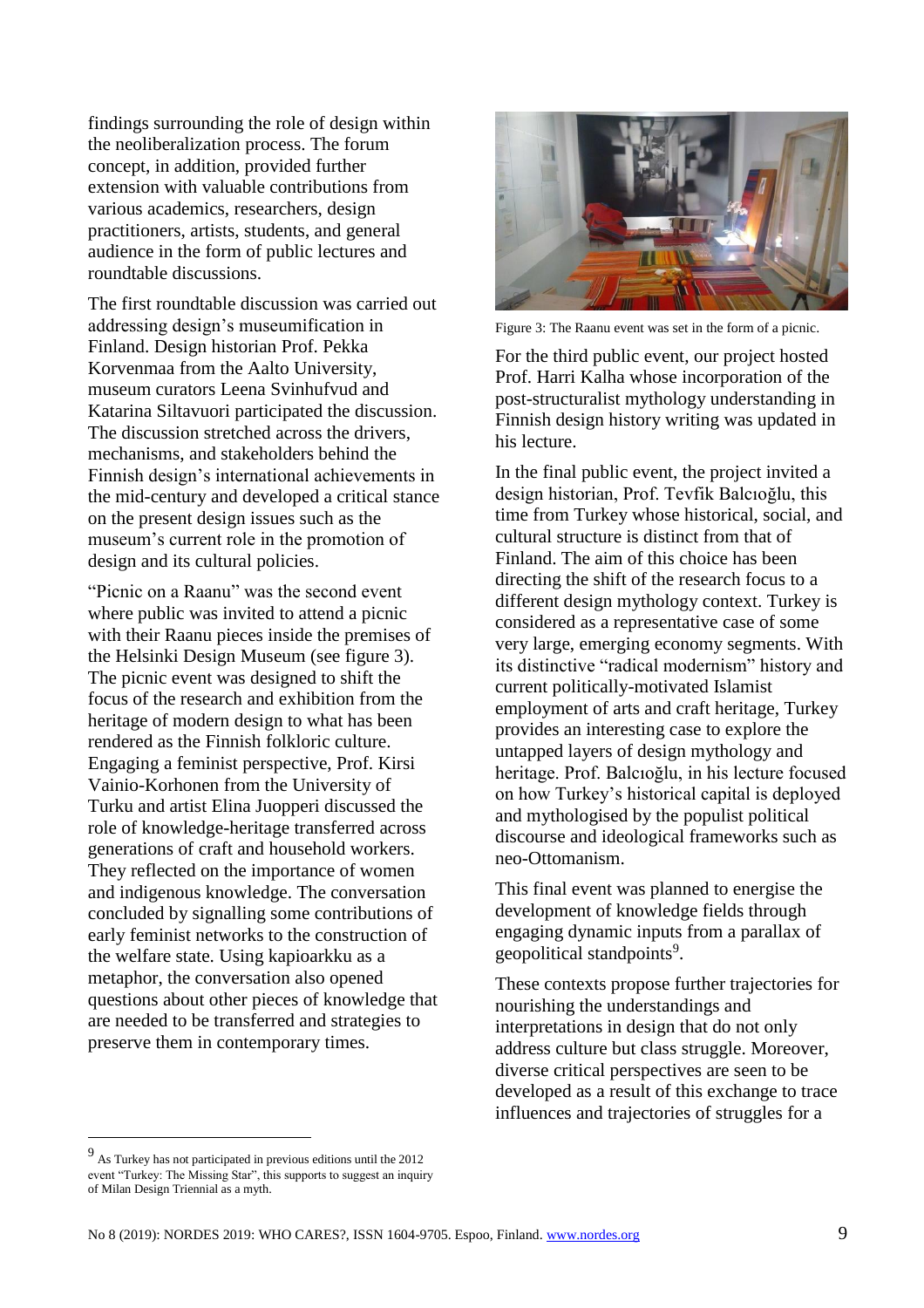seizure of power that otherwise remain concealed in the archive or pushed to oblivion.

#### FUTURE EXTENSIONS

The vision of cross-cultural examination of design mythologies brings forth potential research facets that can be seen as contextual extensions which can transit interrogations across the previous research stages. It engages with the place of contemporary self-critique and futurity: Where are art and design standing today? And what can/can't art and design still do? What are the formal and aesthetic implications within collective struggles debating between possibles and impossibles?

These questions stimulate further analysis of contemporary design mythologies in an international framework. New methods can be driven from re-walking through the ideas of "socially engaged design" and the role of design in the production of alternatives with notions driven from holistic thinking, class interrogations, political and ecological positions as well as philosophical debates on consciousness. This facet can focus on how the growth of design as a study ("discipline") —as much as its impact as an industry – triggered the need for an exploration of concepts such as imagination, utopia, sustainability to mention some; and in some cases, radical design and design activism.

Following the traces of "international" exhibitions, this research facet refers to the Milan Design Triennial which presents us a relevant case to delve upon around the '68 occupation claims a laboratory for socially engaged design; echoed by the demands of occupation at place. On this perspective, the project has already started to discuss the role of the university, the museum, and in the specificity of design education the role of the "Bauhaus" or similar enterprises in the dissemination of critical thinking through transversal trans-regional articulations of applied arts and design.

#### **REFERENCES**

Arnould E., Price L., Zinkhan G. (2005). Consumers. Second ed. Mc Graw Hill. Ashby, C. (2010). Nation Building and Design: Finnish Textiles and the Work of the Friends of Finnish Handicrafts. Journal of Design History, 23 (4), 351–365.

Barthes, R. (2000). Mythologies. Lavers A. (trans). Vintage Classics: Penguin Random House.

Burckhardt, J. (1979). Reflexions on History. (Force and Freedom: Reflexions on History, 1943). Indianapolis: Liberty Fund.

Burckhardt, J. (1999). Judgements on History and Historians. Indianapolis: Liberty Fund.

Campbell, J. (2008). The Hero with a Thousand Faces. 3<sup>rd</sup> edn. Novato, California: New World Library.

Davies, K. (2002). "A geographical notion turned into an artistic reality": Promoting Finland and Selling Finnish Design in Post-war Britain c.1953–1965. Journal of Design History, 15 (2), 101–116.

De La Cadena, M. (2015). Earth beings. Ecologies of practice across Andean worlds. Durham: Duke University Press.

Designmuseo. (2016). Eero Aarnio. [Online]. Available from: http://www.designmuseum.fi/en/exhibition s/eero-aarnio-2/ [Accessed 28 December 2018].

Didi-Huberman, G. (2008). Cuando las Imágenes Toman Posición. Madrid: A Machado Libros.

Fallan, K. (2012), Introduction. In: Fallan K. (ed.) Scandinavian Design: Alternative Histories, London and New York: Berg, 1- 12.

Filler, M. (2010). Aalto Survives Geopolitics. The New York Review of Books. [Online]. Available from: https://www.nybooks.com/daily/2010/02/2 6/aalto-survives-geopolitics/ [Accessed 28 March 2019].

Gramsci A. (2000). Gramsci Reader. Selected Writings 1916-1935. New York: New